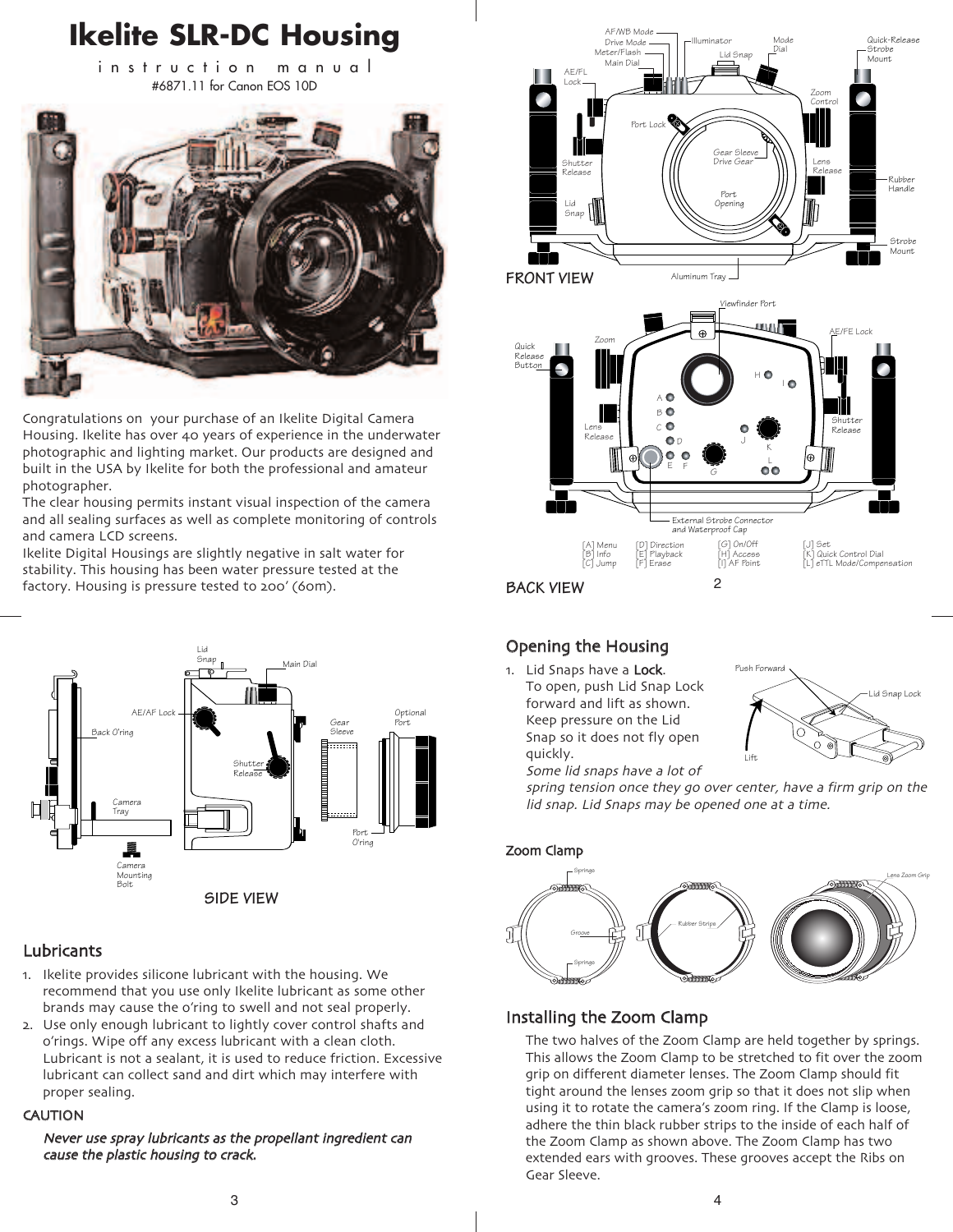# Installing the Camera

- 1. Remove the back from the housing. The mounting tray for the camera is secured to the housing back. Position the camera and lens on the tray and secure it with the mounting bolt which threads into the camera's tripod socket.
- NOTE: Strobe ID Switch located on bottom of camera tray.



# Setting the Conversion Circuitry Strobe ID Switch.

On the bottom of the camera tray is a switch for setting the DS Substrobe ID. Set the switch to the Model of DS Substrobe being used, SD125 or DS51.

• When using dual strobes of different models such as a DS51 and a DS125, set the ID switch to DS51.



Front of Camera/Tray

#### 5

# Closing the Housing

- 1. Place housing face down in your lap.
- 2. Check to see that there is an o'ring on the housing back and that it is clean and in its proper location.
- 3. Guide the back onto the housing. The o'ring should touch the housing all the way around. There should be an even gap all the way around between the housing and the housing back.
- 4. Lift the lid snaps so they are extended and place the lid snap into the hook on the housing back.
- 5. To close the housing push down on the lid snaps until they snap into place . Lid snaps on opposite sides of the housing should be closed at the same time. Be sure they are down far enough to engage the lock. even gap





Double check - Once the housing is closed, check the o'ring seal. Check the gap between the housing back and the housing, it should be even all the way around.

Look through the clear plastic back at the o'ring. You should see a darkened area where the o'ring is compressed against the housing back. If you do not see an even black compression seal all the way around the back, open the lid snaps, reseat the housing back and close the lid snaps. Visually check the seal again.

## Flash Connection for External Strobes

When using an external strobe connect the housings Hot Shoe Connector, slide the connector into the hot shoe of the camera from the back of the camera as shown. Slide the connector

forward until it stops. This can be done after the camera is secured with the mounting bolt.



#### Caution:

Do not remove the External Strobe Connector's waterproof cap unless an external sync cord is going to be plugged in.

#### Installing Camera in Housing

Before installing the camera, pull out on the controls in the front section of the housing. This will allow the camera to slide in easier. Once the camera is installed and the lid snaps have been closed, return the controls to their operating position.

6

Rib

# Installing the Gear Sleeve

It is easiest to install the gear sleeve and port with the housing laying on it's back with the camera lens pointing up.

Position the clear plastic Gear Sleeve with the gear teeth pointed toward the housing. The Gear Sleeve slides over the

lens and the Gear Sleeve's ribs slide into the grooves on the extended ears of the Zoom Clamp. The gear teeth on the Gear Sleeve should mesh with the drive gear in the port opening on the housing. (See front view of housing)

## Installing the Port

There are two port locks on the front of the housing. (See housing front) Each port lock has a Release Button, lift the release button and slide each Port Lock away from the port opening. In the unlocked position the Release Button will remain in the up position as shown.



Gear Sleeve

Gear Teeth

7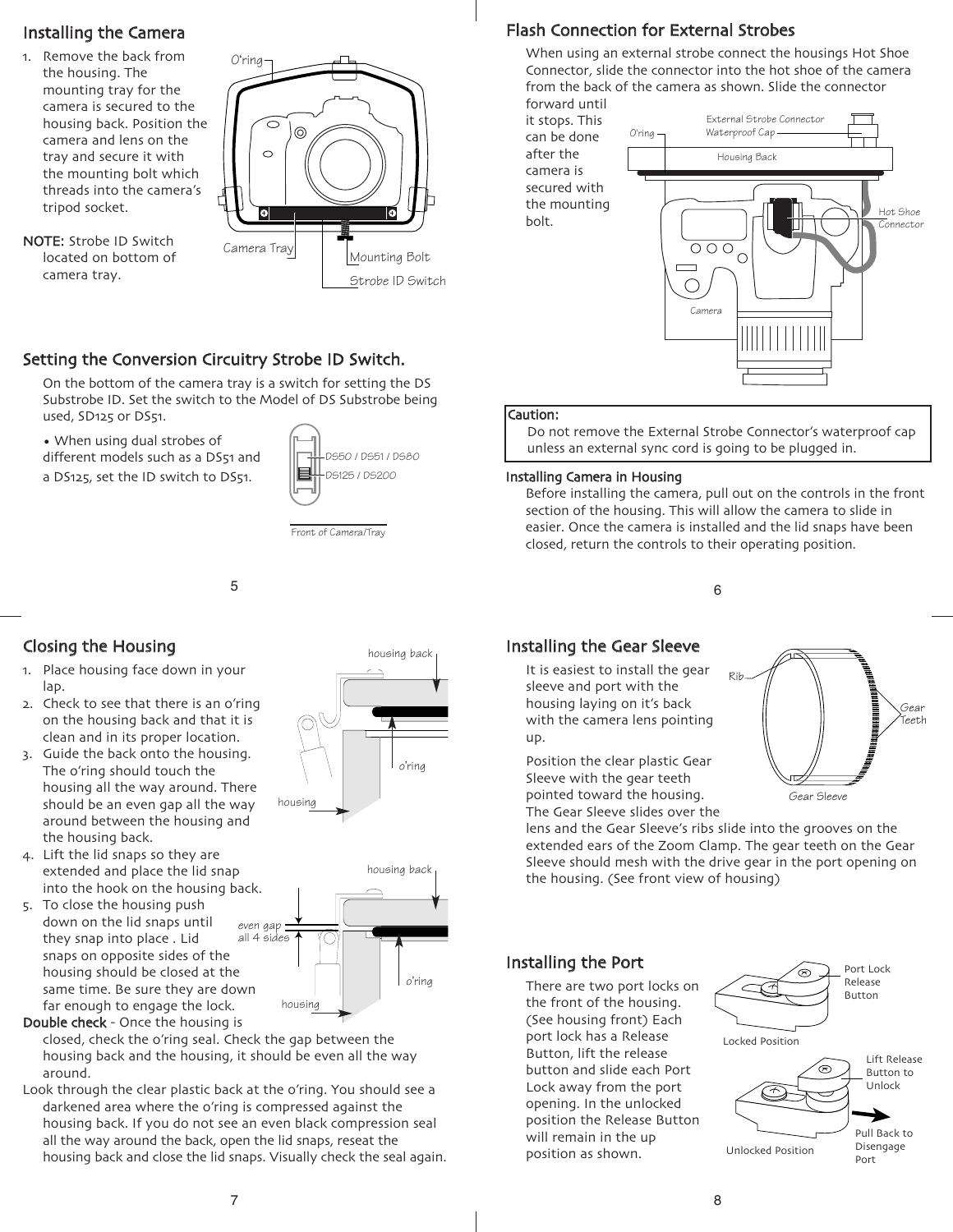## Installing the Port cont.

To prepare the port for installation, remove the port o'ring and lightly lubricate it. The port seal is a side-to-side seal and requires the o'ring to be lightly lubricated for easy installation. Put a small amount of lubricant on your fingers and draw the o'ring through your fingers to lightly lubricate it. Do not stretch the o'ring. Check that the lip of the port where the o'ring fits and the sealing surface on the housing are clean. Place the port, with o'ring into the housing's port opening. Press down on the port firmly and evenly until you feel the port slide into place. Continue to push down on the port and push each port lock forward until it clicks into place. It may help to slightly rotate the port as you push in on the port lock. When the port lock clicks into place the Release Button will drop down against the port lock.

Check around the perimeter of the port seal to see that the o'ring is properly sealed and not extruded.

## To Remove Port

To remove the port lift up on each Release Button and slide the port lock away from the port.

## Port Seal Inside View



9 If the port is installed before the camera is inserted into the housing, look on the inside of the housings at the port seal. Check to see that the o'ring is properly sealed as shown in figure 1 and not extruded as shown in figure 2. Fig. 2

# Using External Strobes Cont.



## Using the Conversion Circuitry (Set DS Substrboe to TTL mode) • Mode and Compensation Buttons

# The Conversion Circuitry default is set to TTL. To switch between

TTL and Manual Modes depress both Mode Buttons at the same time and keep then depressed until you see the desired Yellow LED Mode illuminate.

• TTL Mode (indicated when the Yellow LED directly below TTL is illuminated). TTL Mode is the default setting. When the DS Substrobe is powered ON the Yellow TTL LED will illuminate. None of the Red LEDs will illuminate. This indicates that  $NO (+)$ plus or (-) minus compensation is selected. Depress the Mode buttons to select  $+/-$  compensation. Note that the TTL  $+/$ compensation values are in the yellow bar with the heading TTL.

• Manual Mode (indicated when the Yellow LED directly below the M is illuminated). When the Manual Mode is selected the Red LED directly below the F (full power) will illuminate. Note that the Manual minus (-) compensation values are in the black bar with the heading M. (Set DS Substrboe to TTL mode)

# Using External Strobes

This housing has Conversion Circuitry built into the camera tray. When used with Ikelite DS Substrobes the Conversion Circuitry provides real Canon eTTL flash exposure with over and under-exposure compensation of two f-stops in half-stop increments.

The Consversion Circuitry also offers Manual exposure control with 3 1/2 f-stops of under-exposure control in 1/2 stop increments.

The Conversion Circuitry is powered by the Ikelite DS Substrobe when connected to the housing with the #4103.51 single or #4103.52 dual sync cord.

See page 12 for DS Substrobe compatibility with the Conversion Circuitry.

## NOTE:

If the camera is busy with a function such as displaying a photograph on the LCD panel the Conversion Circuitry cannot be accessed to make changes. Wait until the camera has finished with any activity before making changes through the Conversion Circuitry.

10

# NOTE: DS Substrobe Up-date may be required.

## DS50 Substrobes

- DS50 SubStrobes with a Serial Number below 63,850 can not be updated to operate with the eTTL Conversion Circuitry.
- DS50 SubStrobes with a Serial Number between 63,850 and 69,999 operate with the eTTL Conversion Circuitry, but require update to provide optimum performance.

• DS50 Substrobe with a Serial Number of 70,000 or higher or with one of the two following labels in the battery compartment provide optimum performance with the eTTL Conversion Circuitry.

#### DS125 Substrobes

- DS125 Substrobes with a Serial Number below 2,500 must be updated to operate correctly with the eTTL Conversion Circuitry.
- DS125 Substrobes with a Serial Number between 2,501 and 4,900 operate with the eTTL Conversion Circuitry but require update to provide optimum performance.

• DS125 Substrobe with a Serial Number of 5,000 or higher or with one of the two following labels in the battery compartment provide optimum performance with the eTTL Conversion Circuitry.

## For Substrobe Up-Date:

Contact Ikelite for information.

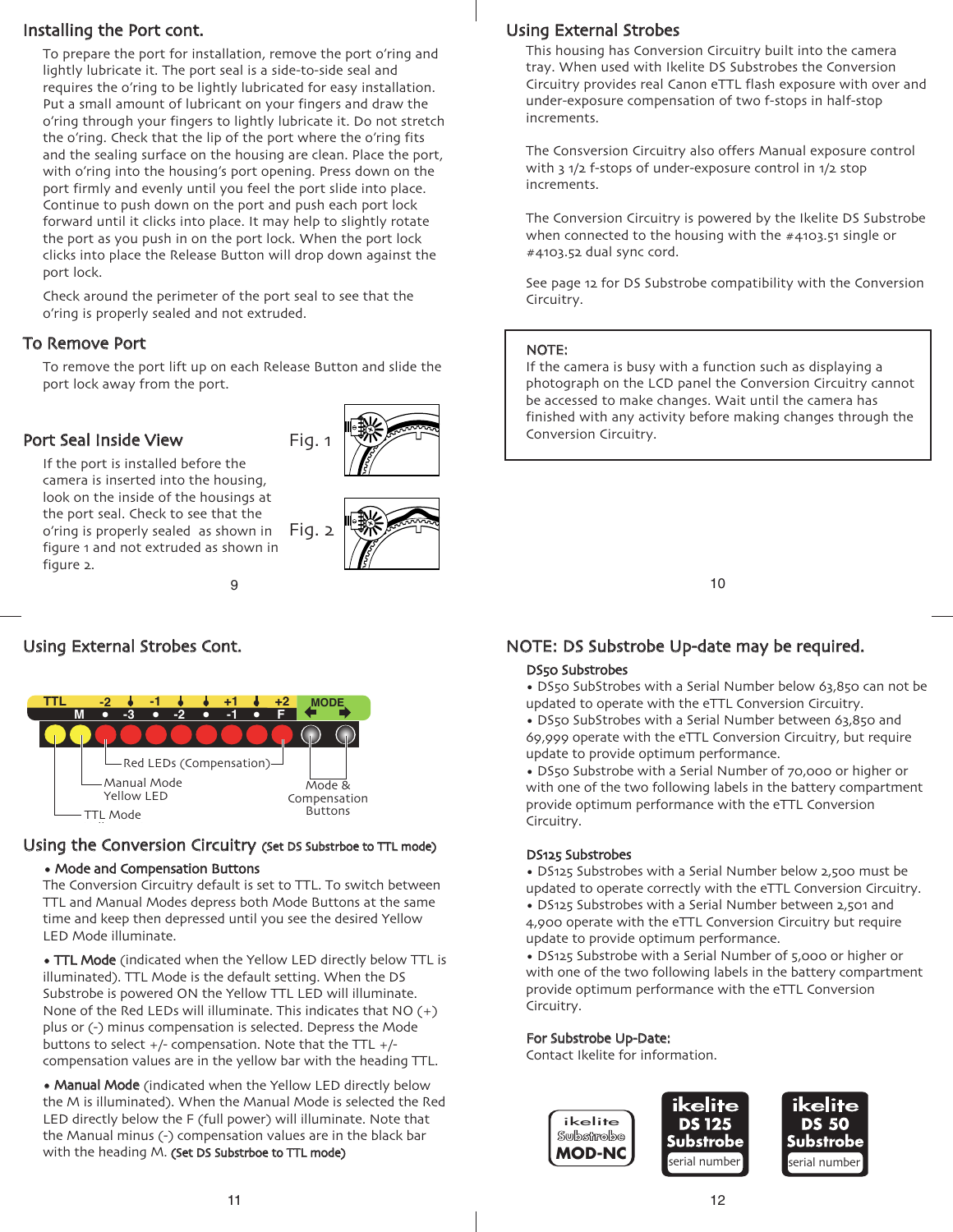## Using External Strobes Cont.

## Using Ikelite Non-DS Substrobes (Substrobe 50, 100A, 200, 400) with this Housing.

The Conversion Circuitry is automatically disabled when used with a Non-DS Substrobe. These Substrobes can be used in their manual mode utilizing any power settings provided on the Substrobe.

## Using Non Ikelite Strobes with this Housing.

The Conversion Circuitry is automatically disabled when used with a Non Ikelite Strobe. These strobes can be used in their manual mode utilizing any power settings provided on the strobe.

#### Strobe Arms

This housing offers two types of arm mounting systems. The top of the rubber handles utilize Ikelite's Quick-Release Arm, available with the SA-100R Arm system.

The bottom of the rubber handles have a wing nut that accepts the Ikelite Tray Mount. The Tray Mount comes with the Ikelite SA-125 Arm system and the SA-100T Arm system.

13

## Pre-Dive Your System

It is recommended that you take the complete system into a swimming pool before use in open water. This will give you a chance to become familiar with the handling and operation of your housing and strobe(s).

## Optional Accessories

#### Lead Weight #0906.58

The buoyancy of the system will depend on the size and number of strobes used as well as the weight of the camera. Ideally the system should be slightly negative in the environment in which it will be used. If you need to add weight to the system, an optional lead weight is available. To add the lead weight remove the (2) screws from the bottom of the aluminum tray. Place the lead weight into the pocket of the aluminum tray and reattach.

#### Ikelite Lube #0184.1

#### Port O'ring #0105

#### Housing Back O'ring #0132.61

While both the Port and Back o'rings should last quite some time it is best to carry a spare in case one becomes damaged or lost.

## Storing the Housing

When the housing is going to be stored for a prolonged period it should be soaked in a mild soap solution, rinsed and dried thoroughly. Remove the back and port from the housing. Remove the back and port o'rings, lightly lubricate them and place them in a plastic zip-lock bag. Place the plastic bag inside the housing for storage. Operate the push buttons periodically.

14

## Port Information

While we have included a list of our ports and a short list of Canon Lenses and port recommendations we suggest visiting our web site for the latest information on lenses and port recommendations.



•With the lens on the camera extended to full length, measure from front of camera to face of lens.

•Select the appropriate port based on the lens type and length.

•Maximum lens diameter accommodated is 8.4cm (3.3")

•Maximum lens diameter when using zoom or focus clamp 7.1cm (2.8")

## Choosing a Port DOME PORT

#5503 ........Wide angle 28mm to 17mm or lens up to 7.6cm (3") in length

- #5503.20 ..Nikon 18 & 20mmD lenses
- #5503.50 ..Lens 7.6-10.1cm (3-4")
- #5503.55....Lens 8.9-11.4cm (3.5-4.5")
- #5503.80 ..Lens 10.1-12.7cm (4-5")
- #5503.81....Nikkor 28-105mm lens only

#5503.85 ..Lens 12.7-15.2cm (5-6")

Some zoom lenses may require the addition of a +diopter close-up lens. (Available from camera store).

#### SUPERWIDE DOME PORT

Superwide lens 110° to 170°. Not compatible with the SLR-MD housing due to vignetting.

#5503.15 ........Lens up to 6.3cm (2.5")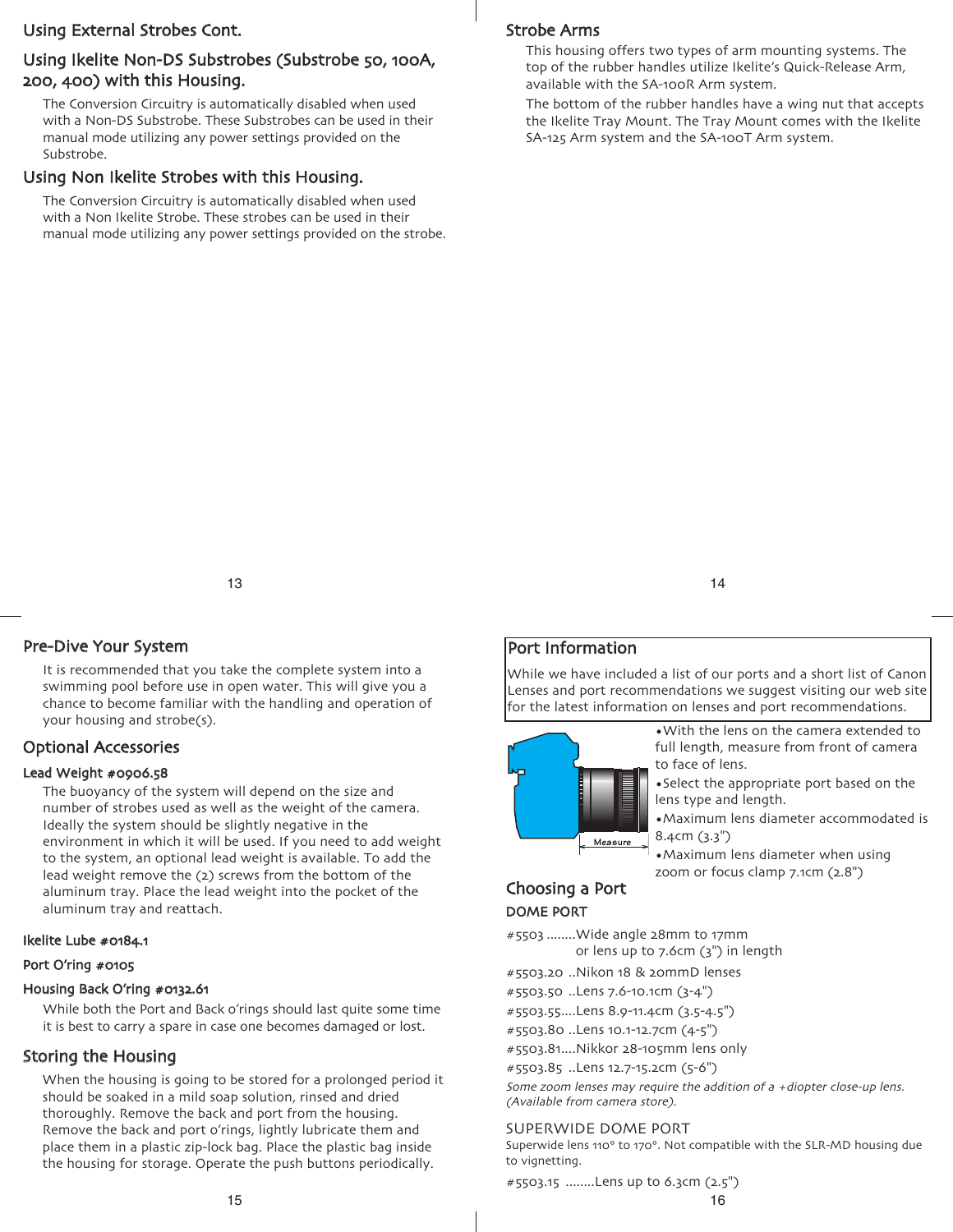## Ports Continued

## FLAT PORT

#### For standard, macro, and telephoto lenses.

Due to refraction flat ports reduce the angle-of -coverage of a lens and at the same time enlarge the image. This makes the flat port ideal when using standard, macro or zoom lenses to shoot small subjects. Note that if a port is long enough to accommodate the full length of a 1:1 macro lens, the lens may vignette when used at infinity. If access to the lens' full range is desired, then select a dome port instead.

#### FLAT PORT

#5501 . . . . . Lens up to 6.3cm (2.5") #5502 . . . . . Lens 6.3-8.9cm (2.5-3.5") #5502.41 . . Lens 7.9-10.4cm (3.1-4.125") #5505 . . . . . Lens 8.9-11.4cm (3.5-4.5") #5505.45 . . Lens 10.4-13cm (4.1-5.125") #5505.5 . . . Lens 11.4-14cm (4.5-5.5") #5505.58 . . Lens 13-15.5cm (5.1-6.125")

#### FLAT PORT WITH FOCUS

For long lenses whose focus collar extends beyond the housing focus. Telephoto lenses longer than 135mm are not recommended.

```
#5506 . . . Lens 8.9-11.4cm (3.5-4.5")
#5506.5 . Lens 11.4-14cm (4.5-5.5")
5507 . . . . Lens 14-16.5cm (5.5-6.5")
5508 . . . . Lens 16.5-19cm (6.5-7.5")
5508.05 . Nikor 105mm lens only
```
17

## **Maintenance**

The Ikelite Housing should be given the same care and attention as your other photographic equipment. In addition to normal maintenance we recommend that the housing be returned to Ikelite periodically to be checked and pressure tested.

- 1. Do Not leave the camera and housing in direct sunlight for prolonged periods. Heat may damage the camera.
- 2. Do Not ship the camera in the housing.
- 3. Before using the housing, always check the tightness of the set screw in each control knob.

Check each **control gland** penetrating the housing to make sure they are tight. There is a slight chance that either could vibrate loose during travel.

- 4. Keep the back and port o'ring clean and lightly lubricated. To lubricate remove the o'ring from the back. Put a small amount of lkelite lubricant on your fingers. Draw the o'ring through your fingers to apply a light coating of lubricant. Only apply enough lubricant to make the o'ring feel slick. Do Not stretch the o'ring. This light coating of lubricant will help to keep the o'ring from drying out and will help to show a dark sealing line when the housing back is properly sealed.
- 5. Keep the area where the o'ring fits and the sealing surface clean.
- 6. Rinse the housing exterior thoroughly in fresh water after each salt water use. Depress push buttons several times during rinse. Dry with a soft cloth. Dry port to eliminate water spotting. After several uses in salt water soak the housing in a mild soap solution, rinse and dry.

CAUTION: Never use spray lubricants as the propellant ingredient can cause the plastic housing to crack.

| 14mm EF 1:2.8 5503 (1)          |                                          |
|---------------------------------|------------------------------------------|
| 15mm Fisheye 5503.15            |                                          |
|                                 |                                          |
|                                 |                                          |
|                                 |                                          |
|                                 |                                          |
| 50mm Macro 1:2.85503.50 5505    |                                          |
|                                 |                                          |
|                                 |                                          |
|                                 | 100mm USM Macro 1:2.8 NR 5505.45 5508.45 |
| 16-35mm USM 5503.55(2)          |                                          |
| 17-35 Ultrasonic 5503.50 (2)    |                                          |
| 17-40mm USM 5503.50(2)          |                                          |
|                                 |                                          |
|                                 |                                          |
| *20-35 Ultrasonic 5503 (2)      |                                          |
| *22-55 Ultrasonic 5503.50(2)    |                                          |
|                                 |                                          |
|                                 |                                          |
|                                 |                                          |
| *28-80mm USM5503.50(2)          |                                          |
| 28-105mm EF USM II 5503.55(2)   |                                          |
| *28-105mm USM 5503.80(2)        |                                          |
|                                 |                                          |
|                                 |                                          |
| Sigma AF (Canon) Dome Flat Port |                                          |
| $28-105$ mm f/2.8-45503.80(2)   |                                          |

(\*) Zoom lenses that do not focus to 12" require a +4 diopter close-up lens be added to the lens when used underwater behind a dome port. (1) Port shade may have to be removed to avoid vignetting.

(2) Lens requires special zoom clamps and focus sleeve #5509.28.

(3) Lens diameter does not allow zoom operation in the housing. (4) Auto or Manual focus must be selected before closing the housing. Requires special zoom clamp and focus sleeve #5509.28 for manual focus.

18

## Control Maintenance

Ikelite controls are designed to provide years of reliable service with minimal maintenance.

- 1. Push button controls require no maintenance other than rinsing in fresh water after saltwater use. If a push button control becomes difficult to push or if it sticks when depressed, soak the housing in luke warm fresh water. After a few minutes operate the push button. If this does not correct the problem, return the housing to Ikelite for maintenance.
- 2. Some of the controls have long shafts. These controls can be



pulled out, exposing the shaft (see drawing).

To lubricate the control, gently pull on the knob until the stainless steel shaft is exposed. Lightly lubricate the shaft, then move the shaft in and out several times. This will lubricate the x'ring in the Ikelite control gland. This should be done before using the housing after a prolonged storage period, or once a week when the housing is in use.